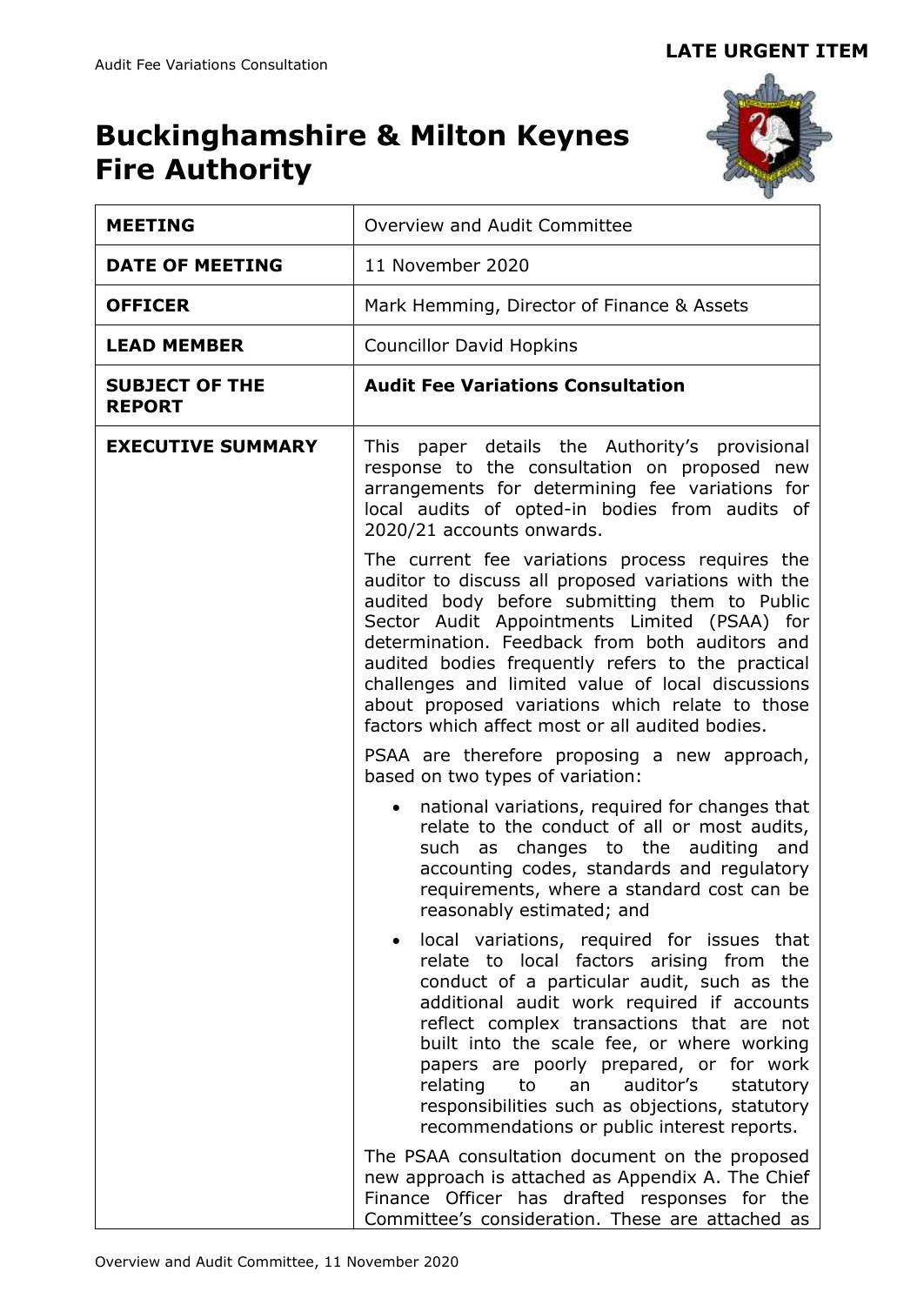|                                                                                   | Appendix B.                                                                                                                                                                                                                                                                                                                                                                 |  |  |  |  |  |  |
|-----------------------------------------------------------------------------------|-----------------------------------------------------------------------------------------------------------------------------------------------------------------------------------------------------------------------------------------------------------------------------------------------------------------------------------------------------------------------------|--|--|--|--|--|--|
| <b>ACTION</b>                                                                     | Decision                                                                                                                                                                                                                                                                                                                                                                    |  |  |  |  |  |  |
| <b>RECOMMENDATION</b>                                                             | That the Chief Finance Officer be<br>delegated<br>authority to finalise the draft responses (Appendix<br>in consultation<br>with the<br>submission<br>B)<br>for<br>Chairman of the Committee and Lead Member for<br>Finance and Assets, Information Security and IT.                                                                                                        |  |  |  |  |  |  |
| <b>RISK MANAGEMENT</b>                                                            | No direct impact.                                                                                                                                                                                                                                                                                                                                                           |  |  |  |  |  |  |
| <b>FINANCIAL</b><br><b>IMPLICATIONS</b>                                           | The scale fee for the 2019-20 audit work was set<br>at £24,162. Ernst and Young intend to report to<br>PSAA at this stage their assessment of the changes<br>required to the baseline fee from £24,162 to<br>£46,358.                                                                                                                                                       |  |  |  |  |  |  |
|                                                                                   | The scale fee for 2020-21 is currently set at<br>£24,162. However, they state that "In practice we<br>recognise that in the event, with so<br>much<br>turbulence<br>change in the environment,<br>and<br>additional fees variations are likely to arise for<br>many bodies." (Provenance Section, p.2 para. 7)                                                              |  |  |  |  |  |  |
| <b>LEGAL IMPLICATIONS</b>                                                         | No direct impact.                                                                                                                                                                                                                                                                                                                                                           |  |  |  |  |  |  |
| <b>CONSISTENCY WITH</b><br>THE PRINCIPLES OF<br>THE DUTY TO<br><b>COLLABORATE</b> | PSAA is specified as an appointing person under<br>the provisions of the Local Audit and Accountability<br>Act 2014 and regulation 3 of the Local Audit<br>(Appointing Person) Regulations 2015. For audits<br>of the accounts from 2018/19, PSAA appoints an<br>auditor to relevant principal local government<br>authorities that have opted into its national<br>scheme. |  |  |  |  |  |  |
| <b>HEALTH AND SAFETY</b>                                                          | No direct impact.                                                                                                                                                                                                                                                                                                                                                           |  |  |  |  |  |  |
| <b>EQUALITY AND</b><br><b>DIVERSITY</b>                                           | No direct impact.                                                                                                                                                                                                                                                                                                                                                           |  |  |  |  |  |  |
| <b>USE OF RESOURCES</b>                                                           | No direct impact.                                                                                                                                                                                                                                                                                                                                                           |  |  |  |  |  |  |
| <b>PROVENANCE SECTION</b><br>&<br><b>BACKGROUND PAPERS</b>                        | Public Sector Audit Appointments Limited.<br>2020/21 Audit<br>Fee<br>Scale, Opted-in<br>local<br>government, fire and police bodies. March 2020.<br>Available at:<br>https://www.psaa.co.uk/wp-<br>content/uploads/2020/03/2020-21-Fee-scale-<br>document-FINAL.pdf                                                                                                         |  |  |  |  |  |  |
| <b>APPENDICES</b>                                                                 | Appendix A - Consultation: Proposed New System<br>for Fee Variations, Opted-in local government and<br>police bodies                                                                                                                                                                                                                                                        |  |  |  |  |  |  |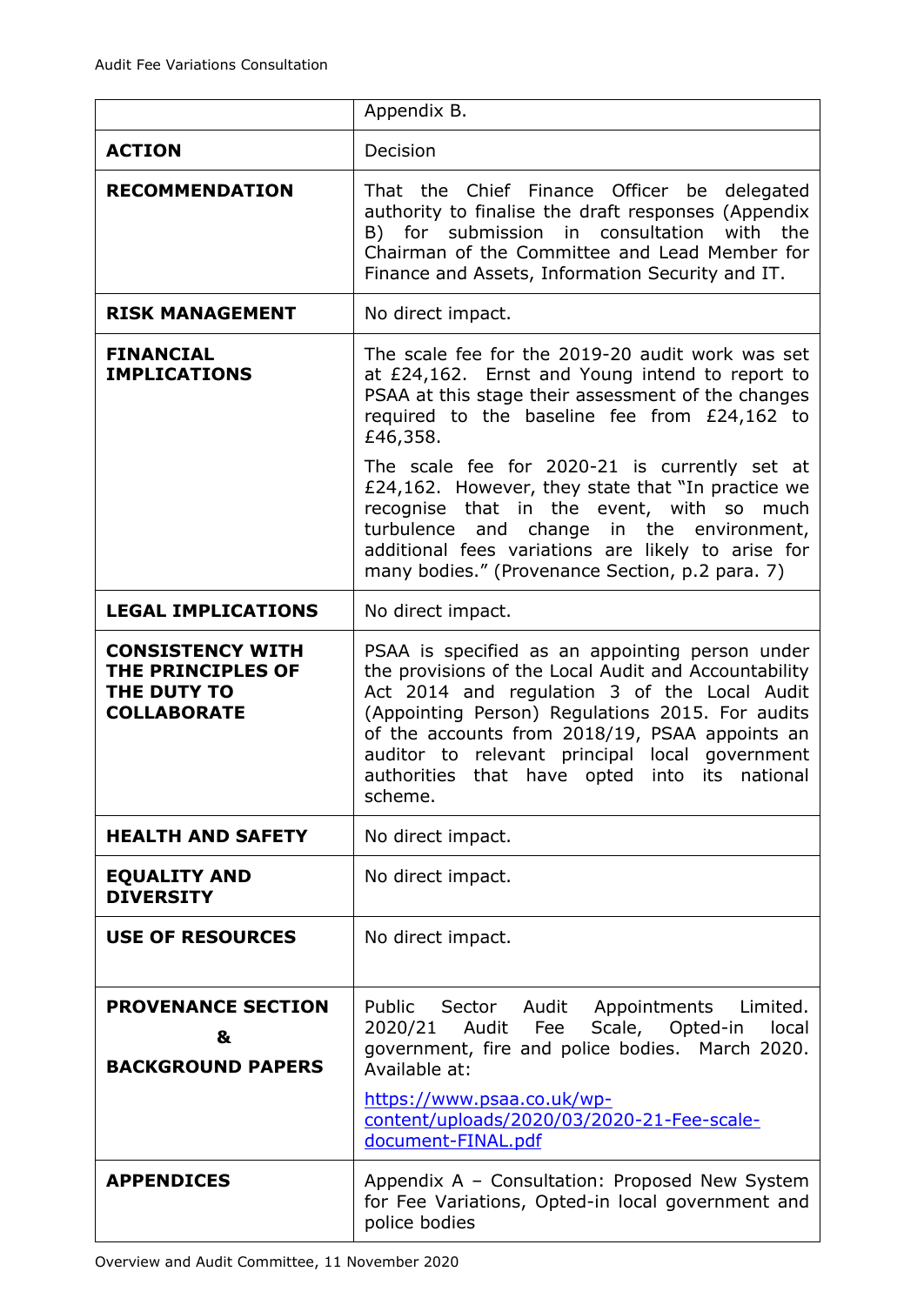|                                                | Appendix B - Consultation response questions |  |  |  |  |
|------------------------------------------------|----------------------------------------------|--|--|--|--|
| <b>TIME REQUIRED</b>                           | 10 Minutes                                   |  |  |  |  |
| <b>REPORT ORIGINATOR</b><br><b>AND CONTACT</b> | Mark Hemming<br>mhemming@bucksfire.gov.uk    |  |  |  |  |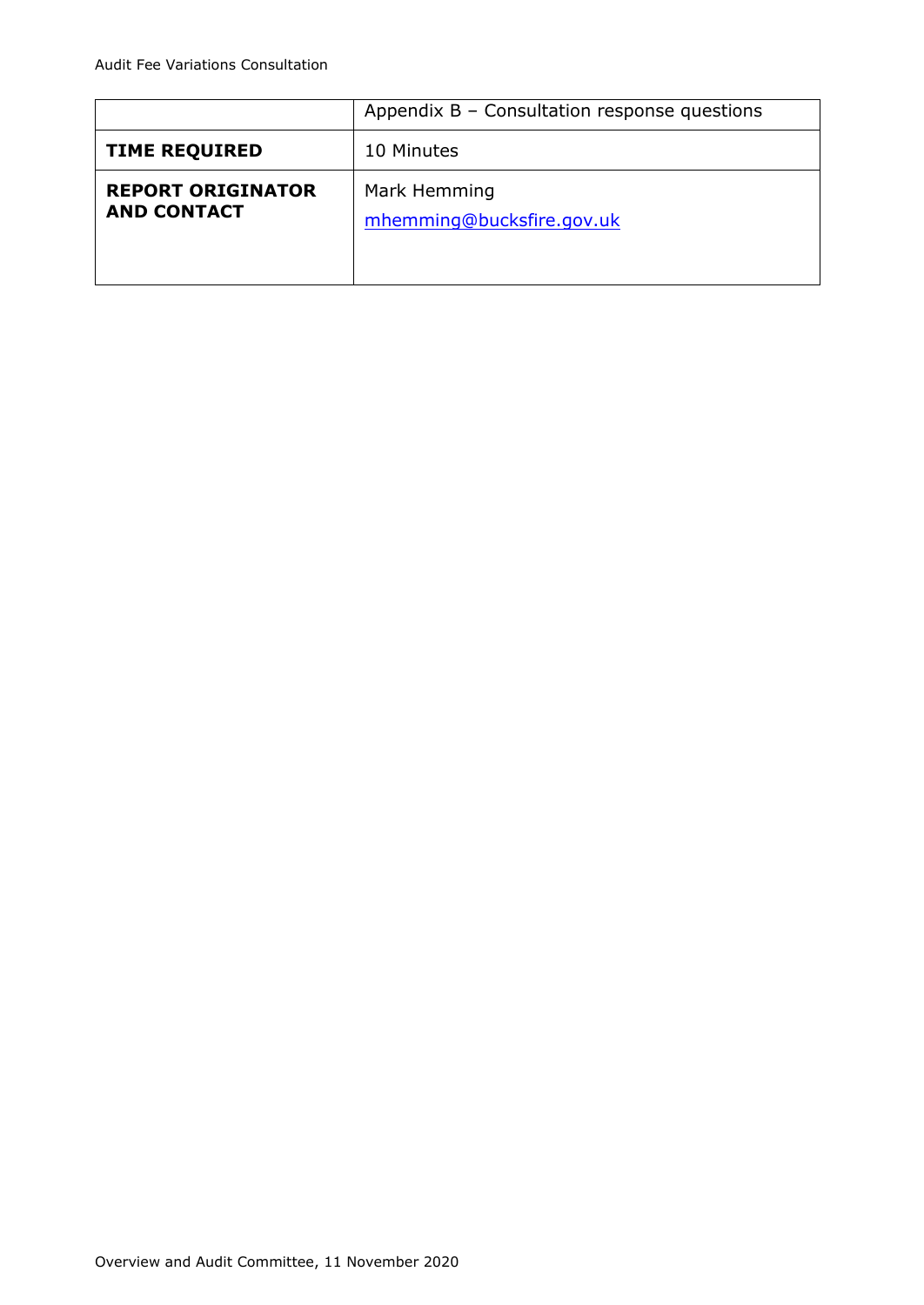

# **Proposed new system for fee variations**

**Opted-in local government and police bodies**

**November 2020**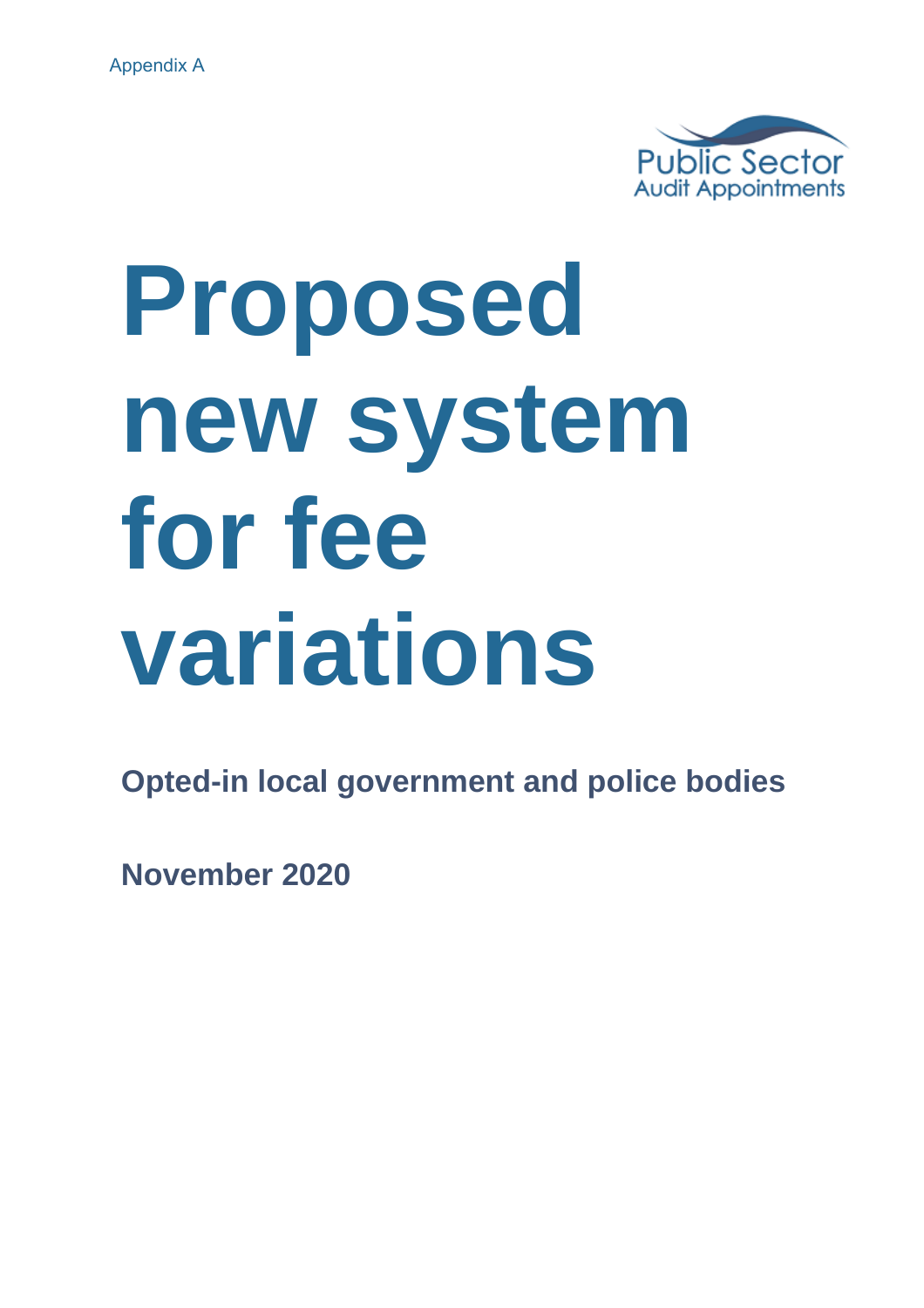**Public Sector Audit Appointments Limited (PSAA) is an independent company limited by guarantee incorporated by the Local Government Association in August 2014.**

**In July 2016, the Secretary of State specified PSAA as an appointing person for principal local government authorities for audits from 2018/19, under the provisions of the Local Audit and Accountability Act 2014 and the Local Audit (Appointing Person) Regulations 2015.**

**From 2018/19 PSAA is responsible for appointing an auditor and setting scales of fees for relevant principal authorities that have chosen to opt into its national scheme.**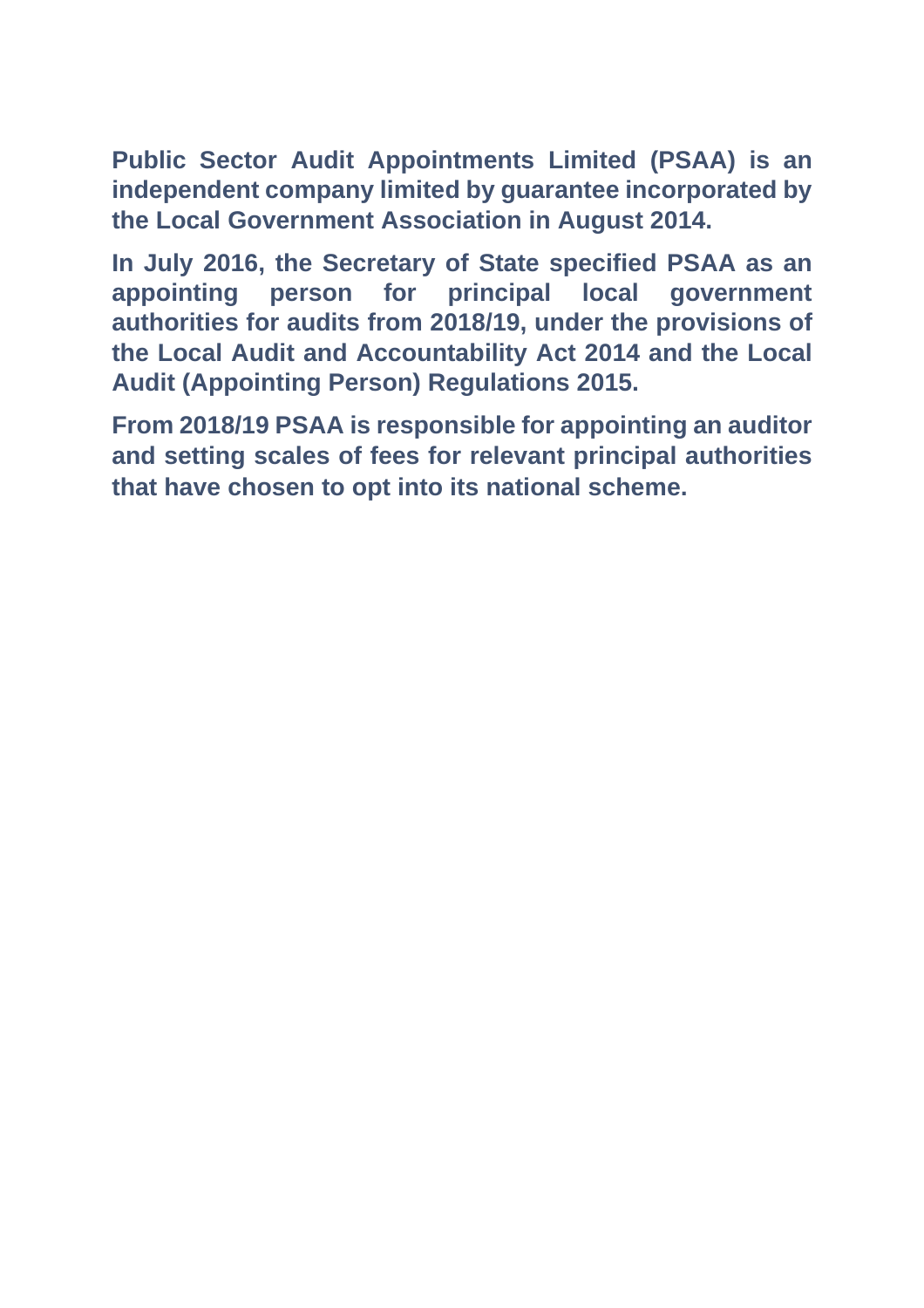# **Contents**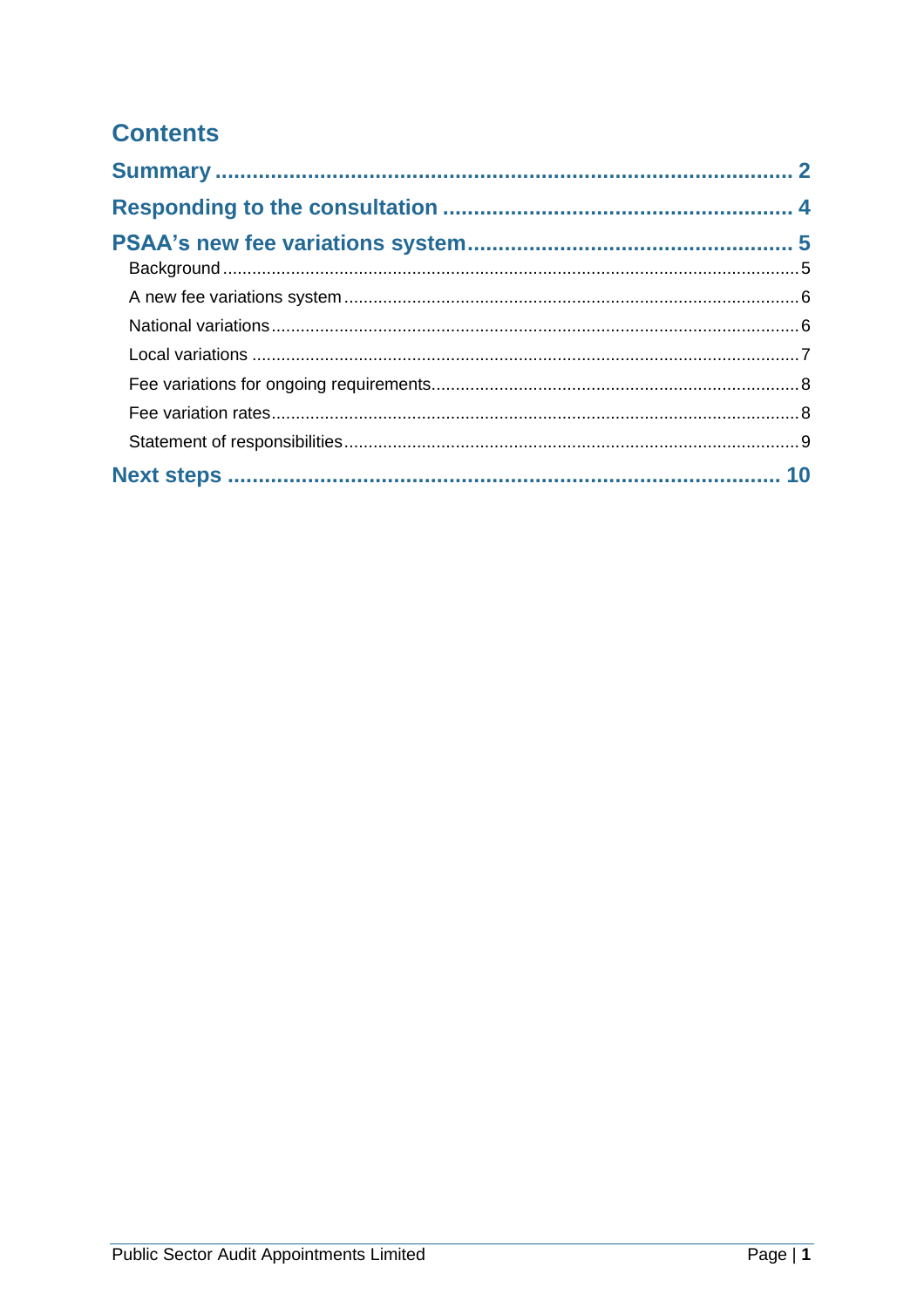# **Summary**

- **1** This consultation sets out our proposed new approach for determining fee variations in respect of local audits of opted-in bodies from 2020/21 onwards.
- **2** Fee variations are the mechanism by which Public Sector Audit Appointments (PSAA) approves additional fees for audit work. Additional fees are required when an auditor needs to undertake substantially more work than was envisaged when the fee scale for the audit was set by PSAA. This is an increasingly common occurrence in the current climate. Since PSAA's contracts with audit suppliers were let in 2017, audits have been subject to increased scrutiny and regulatory pressures following a number of controversial financial failures in the private sector. Additional work has been required in the majority of audits to enable a safe audit opinion on the financial statements. The new Code of Audit Practice will apply from 2020/21 and further additional audit work will be needed to deliver the requirement for a commentary on the body's arrangements for value for money.
- **3** The current fee variations process requires the auditor to discuss all proposed variations with the audited body before submitting them to PSAA for determination. Feedback from both auditors and audited bodies frequently refers to the practical challenges and limited value of local discussions about proposed variations which relate to factors which affect most or all audited bodies. Many contributors have asked PSAA to take a national lead on additional fees, where possible removing the need for local negotiations. PSAA is also engaging with MHCLG to facilitate the proposed approach outlined in this consultation.
- **4** PSAA therefore proposes introducing a new approach to fee variations for audits of 2020/21 and subsequent accounts, based on two types of variation:
	- **national variations**, required for changes that relate to the conduct of all or most audits, such as changes to the auditing and accounting codes, standards and regulatory requirements, where a standard cost can be reasonably estimated; and
	- **local variations**, required for issues that relate to local factors arising from the conduct of the particular audit, such as the additional audit work required if accounts reflect complex transactions that are not built into the scale fee, or where working papers are poorly prepared, or for work relating to an auditor's statutory responsibilities such as objections, statutory recommendations or public interest reports.
- **5** Wherever possible PSAA will calculate and determine national variations. Local discussions between the auditor and the audited body will not be necessary. In order to reach fair determinations, PSAA will carry out research into each of the variations which arise in this category. This will include engagement with representatives of both audit suppliers and audited bodies. We will also consult as appropriate with bodies such as the National Audit Office and the Financial Reporting Council. Implementation of new arrangements will necessarily be influenced by how MHCLG chooses to respond to the recent Redmond Review recommendations.
- **6** Local variations will continue to be the subject of local discussions. We think this is appropriate in the context that these relate to matters which are specific and frequently unique to the particular audit. The relevant auditor and the chief finance officer should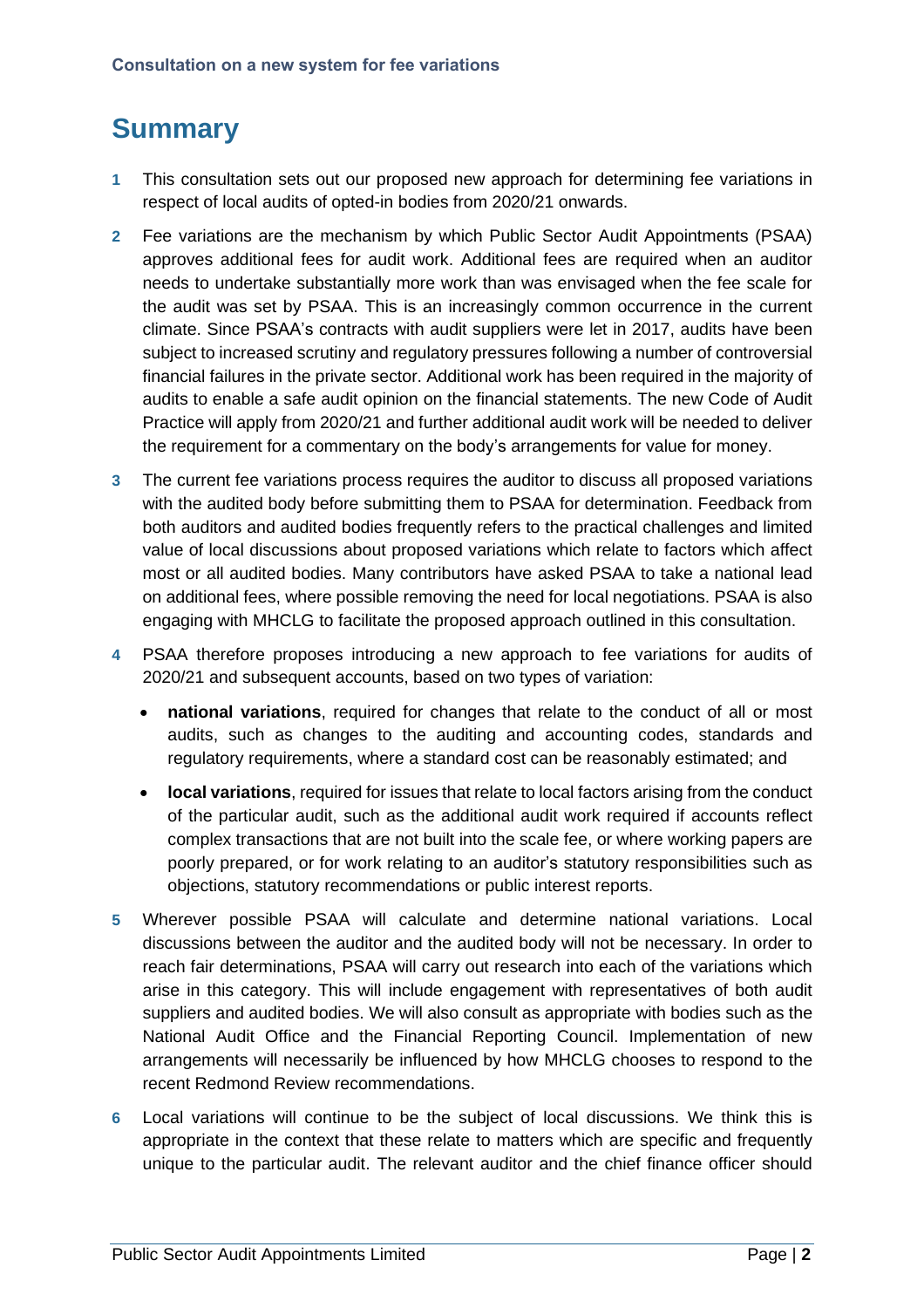therefore be well aware of the issues and able to bring valuable knowledge and insights to bear.

- **7** The detailed methodology for calculating the value of fee variations uses PSAA's rate card, which prescribes different hourly rates for different levels of audit staff. The Redmond report has recently documented significant challenges in local government auditing, acknowledging that the market is fragile and lacks resilience and highlighting issues in relation to the adequacy and sustainability of audit fees. Against this backcloth we are proposing to increase the relevant hourly rates for fee variations by 25% for 2020/21 audits. The resulting new rates continue to be keenly competitive compared to those payable in other sectors. The cost to local bodies of the rate card increase will vary depending on the scale of any fee variations arising. By way of illustration, if a body experiences fee variations equivalent to say 10% of its scale fee, calculated using current rates, the overall cost of its audit will rise by approximately 2.5% as a result of the rate card change. Current rates will continue to apply for audit years before 2020/21
- **8** We recognise that local bodies are managing hugely challenging budgets and that any increase in the rates for fee variations will be unwelcome. However, in the context of the need to maintain a sustainable audit market going forward, we believe that this is an important and necessary step to take.
- **9** Fee variations often relate to additional audit work which is of a recurring nature. Ideally in these circumstances the scale fee for the relevant body would be updated to reflect the cost of the work concerned in subsequent audits. However, current regulations hamper how quickly this can be done. PSAA is therefore in active discussions with MHCLG with a view to amending the regulations to enable scale fees to be updated more promptly where appropriate.
- **10** We look forward to receiving your comments on our proposals.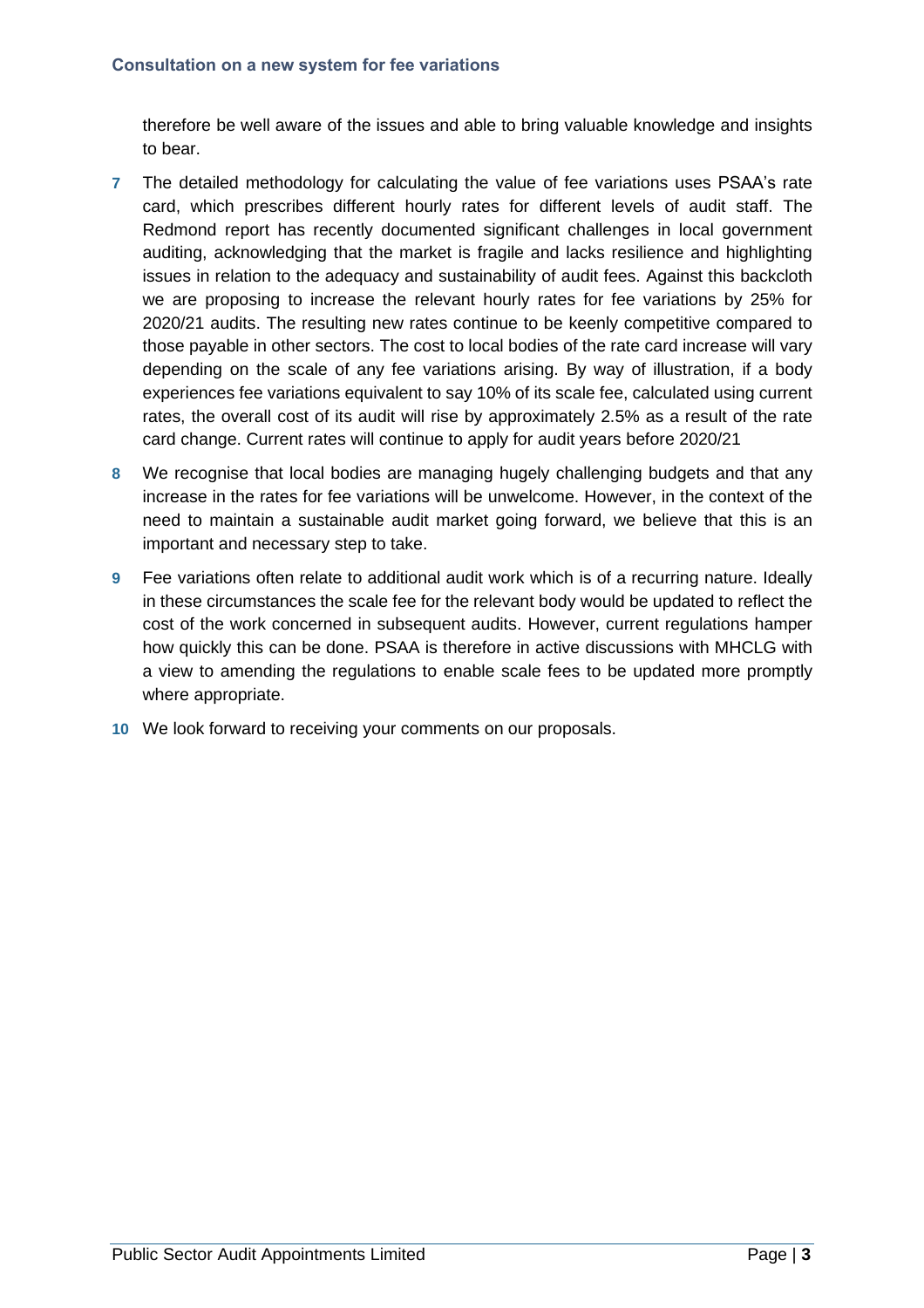# **Responding to the consultation**

We welcome comments on the proposals contained in this document. Please send feedback using this link:

<https://www.surveymonkey.co.uk/r/MGZPNBJ>

The link is to is to an online survey, using the questions set out below (there is an option to make additional comments on each question).

The consultation will close on **Tuesday 1 December 2020**.

#### **Consultation response questions**

- 1. Do you agree that fee variation arrangements should be changed to improve the efficiency of the process and to help manage the pressures on senior finance staff and auditors?
- 2. Do you agree that a system based on two distinct categories national variations and local variations - would be a logical approach?
- 3. Do you agree that PSAA should lead on national variations, carrying out research to enable it to assess appropriate additional fees for groups of bodies with similar characteristics, with appropriate consultation?
- 4. Do you agree that local discussions between the auditor and the audited body should continue to be a requirement in relation to additional audit work arising from factors which are specific to a particular audited body?
- 5. Do you agree that the fee rates applicable to fee variations should be increased in recognition of the importance of maintaining a sustainable local audit market?
- 6. Any other comments.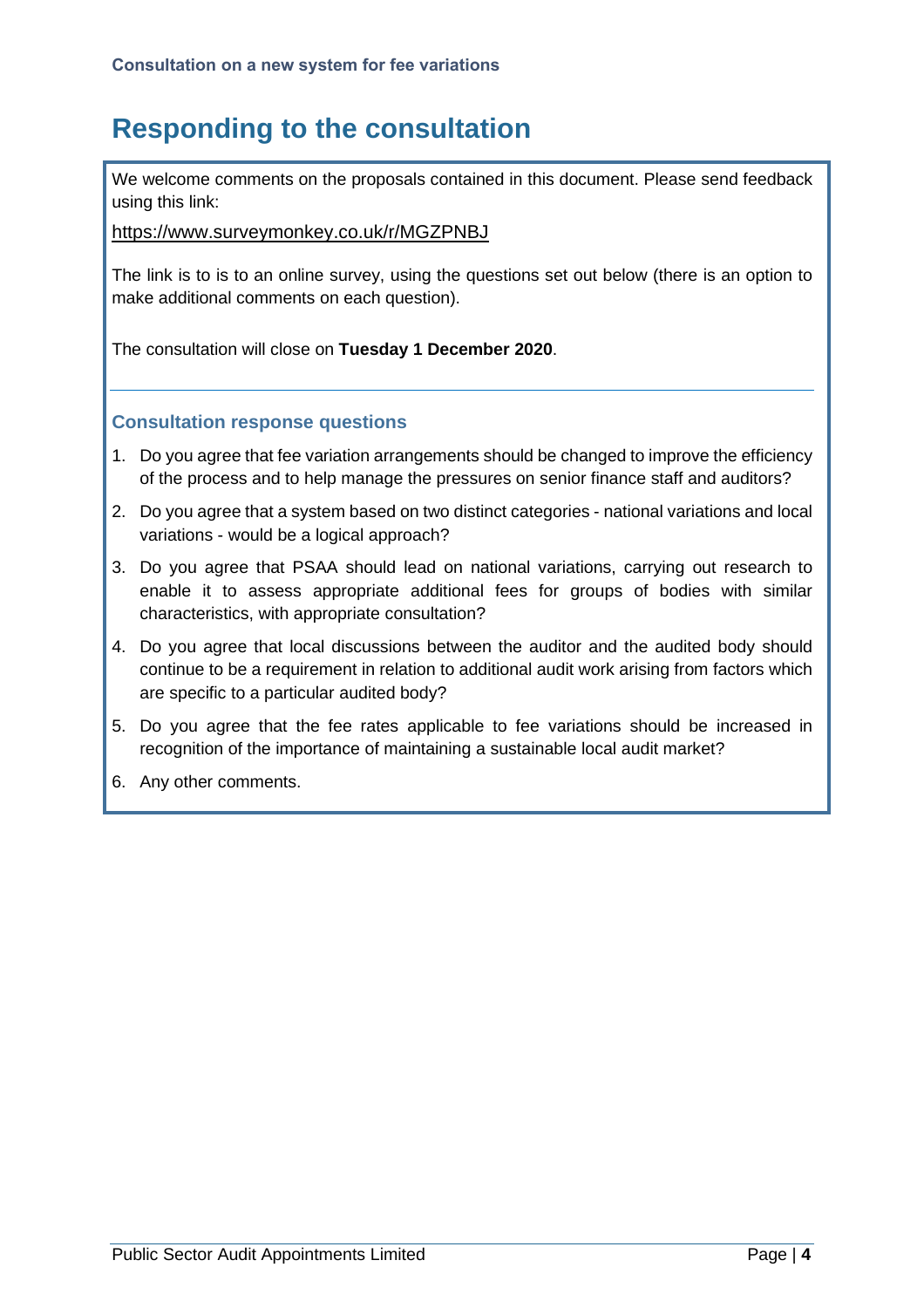## **PSAA's new fee variations system**

## **Background**

- **11** The Local Audit (Appointing Person) Regulations 2015 require PSAA to consult on and set a scale of audit fees for opted-in authorities before the start of the financial year to which the fees apply**<sup>1</sup> .** In addition, a fee scale cannot be altered after the start of the financial year.
- **12** In some cases substantially more audit work may be required than was envisaged when the fee scale was set. In these circumstances the local audit framework allows PSAA to consider and ultimately determine a fee variation claim from the relevant auditor**<sup>2</sup>** . The volume and aggregate value of such claims has risen significantly in the past two years as all audits have become subject to increased scrutiny and regulatory pressure following a number of controversial financial failures in the private sector. As a result, additional work has been required in the vast majority of local audits to enable a safe audit opinion on the financial statements. The new Code of Audit Practice will apply from 2020/21 and further additional audit work will be needed to deliver the requirement for a commentary on the body's arrangements for value for money.
- **13** Firms are required to share the details and explain the circumstances of any proposed fee variation with the relevant local body and, in submitting a claim to PSAA, to confirm whether the body has agreed to the proposed variation. This arrangement helps to ensure a rounded, balanced process in which the views of both the auditor and the audited body are heard. This approach has worked well for a number of years, during which fee variations have been the exception rather than the rule. However, it has become more controversial during the recent period in which variations have become much more common. Increasingly, feedback from audit suppliers and audited bodies has questioned whether it is helpful for local discussions to take place in relation to variations which relate to changes which affect most or all bodies.

#### **<sup>1</sup> Regulation 16 includes:**

- (1) An appointing person must specify, before the start of the financial year to which the scale of fees relates, the scale or scales of fees for the audit of the accounts of opted in authorities in relation to which the person is the relevant appointing person.
- (2) A scale of fees must relate to a particular financial year, but may be set for more than one financial year at a time.
- (3) An appointing person may vary the scale of fees which it has specified, but must not do so once the financial year to which the scale of fees relates has begun.

#### **<sup>2</sup> Regulation 17 includes:**

- (1) Subject to paragraph (2), the fee for the audit of the accounts of an opted in authority must be set in accordance with the appropriate fee scale specified in accordance with regulation 16.
- (2) If it appears to an appointing person, on the basis of information supplied by the local auditor which it has appointed
	- (a) that the work involved in a particular audit was substantially more or less than that envisaged by the appropriate scale, or
	- (b) any of the provisions mentioned in paragraph (3) apply,
	- the appointing person may charge a fee which is larger or smaller than that referred to in paragraph
	- (1), as appropriate.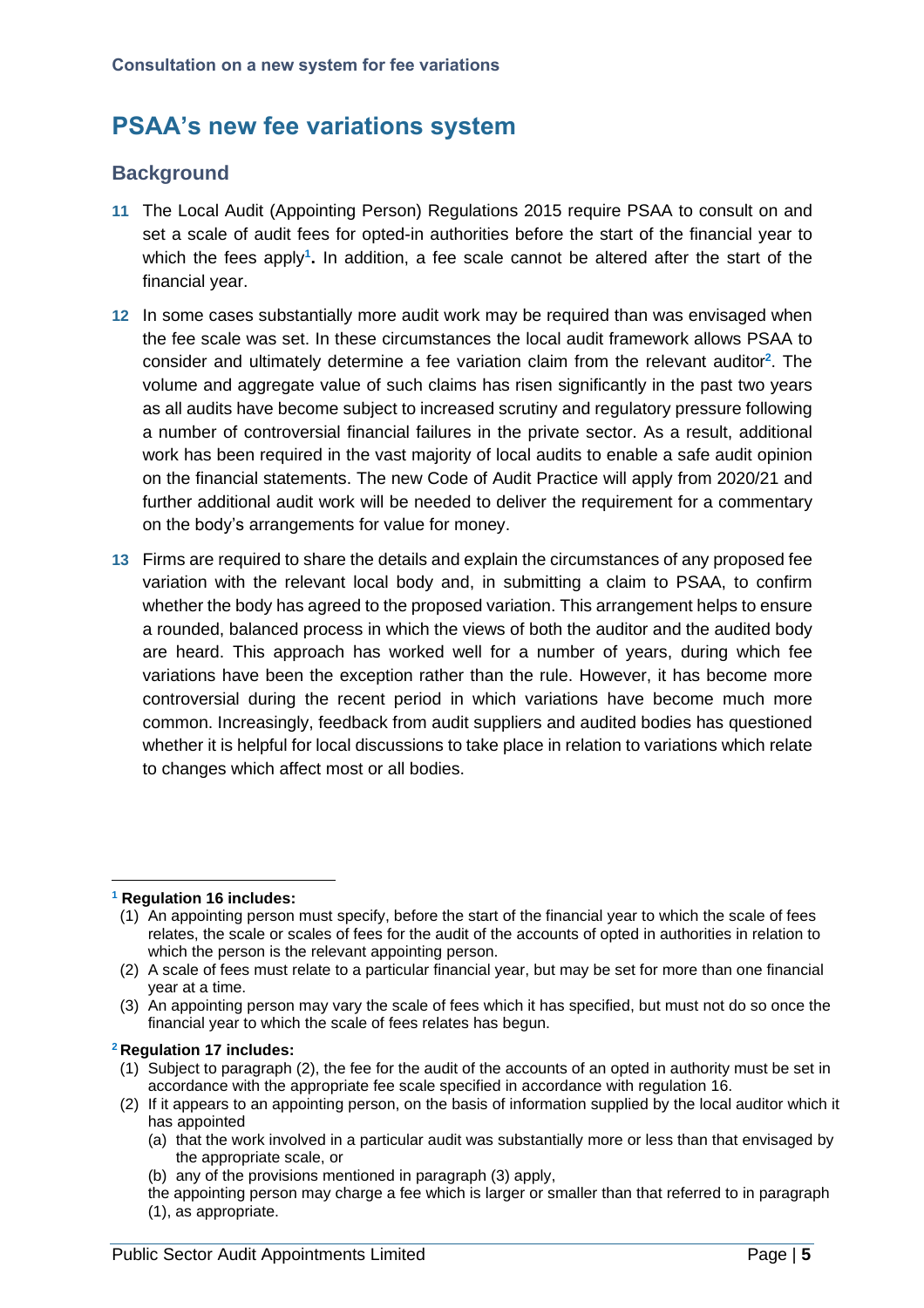## **A new fee variations system**

- **14** Encouraged by feedback from stakeholders, we have therefore considered options for redesigning the fee variations process to improve efficiency and to reduce the burden of local discussions on auditors and senior finance staff. As a result, we are now proposing a new system, commencing from audits of 2020/21 accounts, based on two types of variation:
	- a) **national variations** which will reflect national changes in audit requirements: that is, changes that relate to the conduct of all or most audits, such as changes to the auditing and accounting codes, standards and regulatory requirements, where a standard cost can be reasonably estimated; and
	- b) **local variations** which reflect local changes in circumstances: that is, issues arising from the conduct of a particular audit, such as the additional audit work required if accounts reflect complex transactions that are not built into the scale fee, or working papers are poorly prepared, or for work relating to an auditor's statutory responsibilities such as objections, statutory recommendations or public interest reports..

#### **National variations**

- **15** We propose that, with effect from the audit of 2020/21 accounts PSAA will lead on assessing the potential audit work and fee impact of new and updated audit requirements and standards applicable to local audit. These are changes that have the potential to affect the conduct of all or most audits, requiring more or less audit work to be carried out. However, their implications may vary between different types or groupings of local bodies.
- **16** PSAA has already commissioned a programme of work to consider the likely audit work and fee impact of expected changes in audit requirements. Some anticipated changes are unlikely to result in an increase in audit work, but others are potentially significant and may justify fee variations. The latter grouping includes:
	- the Code of Audit Practice applicable from 2020/21, which contains new requirements in relation to reporting on value for money arrangements;
	- ISA 220 (Revised): Quality control of an audit of financial statements (applicable from 2020/21 audits);
	- ISA 315 (Revised): Identifying and assessing the risks of material misstatements (applicable from 2022/23 audits);
	- ISA 540 (Revised): Auditing accounting estimates and related disclosures (applicable from 2020/21 audits);
	- ISA 600 (Revised): Specific considerations audit of group financial statements (applicable from 2020/21 audits); and
	- IFRS 16 Leases (applicable from 2021/22 audits).
- **17** PSAA will undertake research to inform our understanding of each relevant standard or other change in requirements. In doing so we will consult with audit suppliers as well as seeking the views of audited bodies via relevant societies/associations of chief finance officers. Engagement with stakeholders such as the NAO and the FRC will also be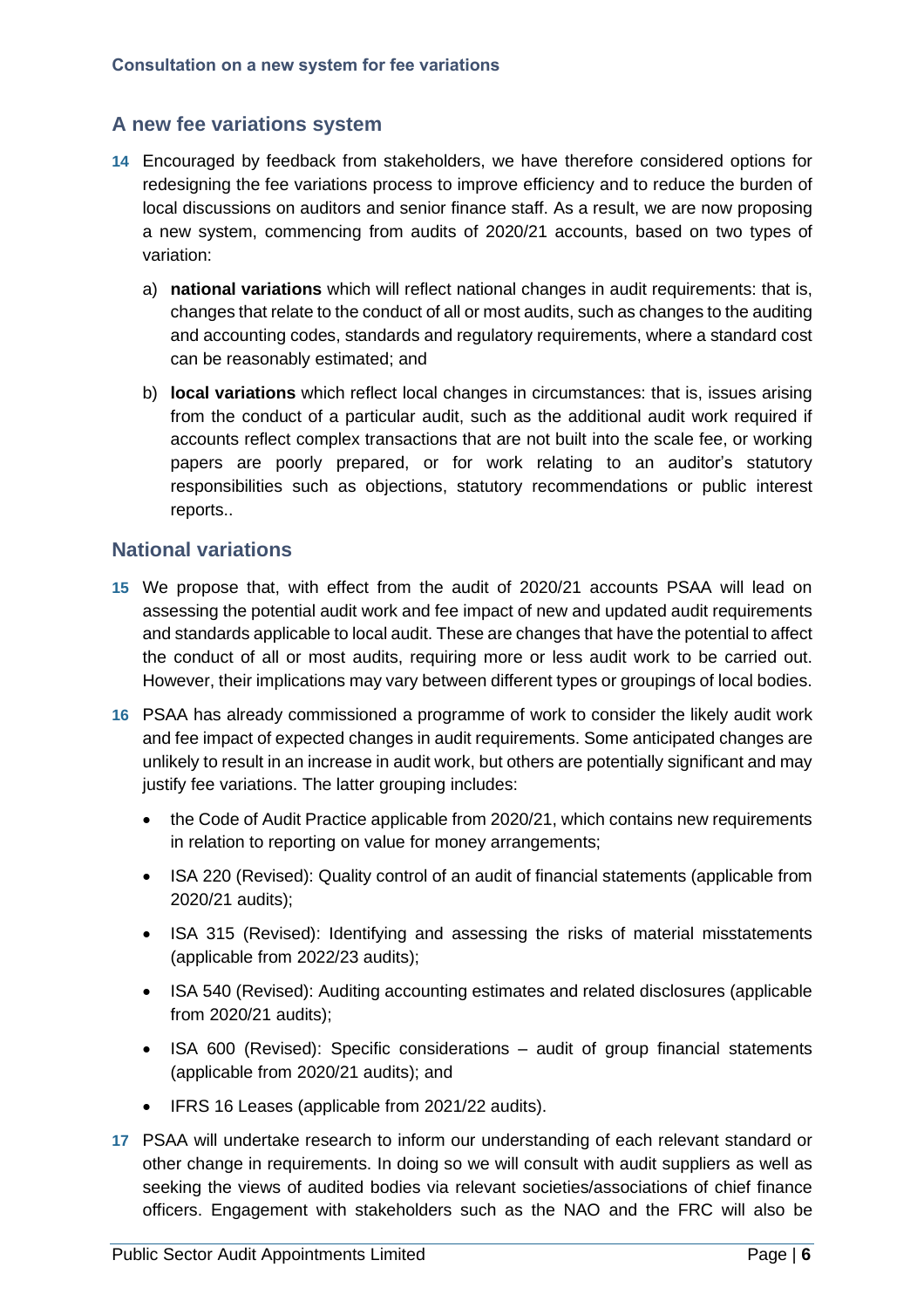important to test our thinking and ensure that the resulting additional fees PSAA determines are reasonably consistent with any other relevant assessments. Our intention is to assess the additional work and consequent fee requirements for each relevant change driver, taking account of the differing needs of particular types or groups of authority.

- **18** In some cases, the nature of the change may be more significant for one type of local body than for another and our determinations will therefore need to be stratified accordingly.
- **19** We may find that at the outset a particular change cannot be assessed with the required level of confidence. In these circumstances we may initially specify a range rather than a precise figure for resulting fee variations, reserving final determinations until more information is available.
- **20** In dealing with national variations, PSAA will take particular care to identify ongoing audit work and costs which ultimately need to be consolidated in revised scale fees. This in turn requires careful earmarking of pre-implementation work, for example in relation to prior year disclosures for IFRS 16, as well as any one-off implementation year work which is not a continuing requirement, such as the first year of the new value for money arrangements reporting under the Code of Audit Practice. This work will qualify for a fee variation but is clearly not a recurring requirement.
- **21** A key assumption when determining any national variation will be that both the body and the auditor meet the requirements of the Statement of Responsibilities (see paragraphs 34-35 below).
- **22** We believe our proposed approach to national variations will obviate the need for a significant proportion of local fee variation discussions by relieving audited bodies and audit firms of much of the burden of dealing with system-wide issues at local level. In doing so it responds directly to stakeholders' expressed concerns and offers the prospect of improving both the efficiency of the fee variation process and the consistency of resulting determinations.
- **23** It is important to acknowledge that our proposed approach inevitably involves a degree of estimation. Fee variations will be considered and standardised for groups of bodies with similar characteristics, rather than being determined after assessing the position at the level of each individual body. The system will only realise the benefits outlined if audited bodies and audit suppliers accept that some estimation is implicit in this approach.
- **24** Potential national fee variations will be evaluated at the earliest opportunity, enabling to allow PSAA to build them into scale fees when it is possible to determine the ongoing impact of a change in requirements. Timing of implementation will be influenced by further engagement with MHCLG including how MHCLG chooses to respond to the recent Redmond Review recommendations.

## **Local variations**

**25** Auditors will continue to advise and enter into local discussions with audited bodies about the nature and circumstances of any potential fee variations arising from the conduct or local circumstances of the particular audit. This will ensure that the audited body is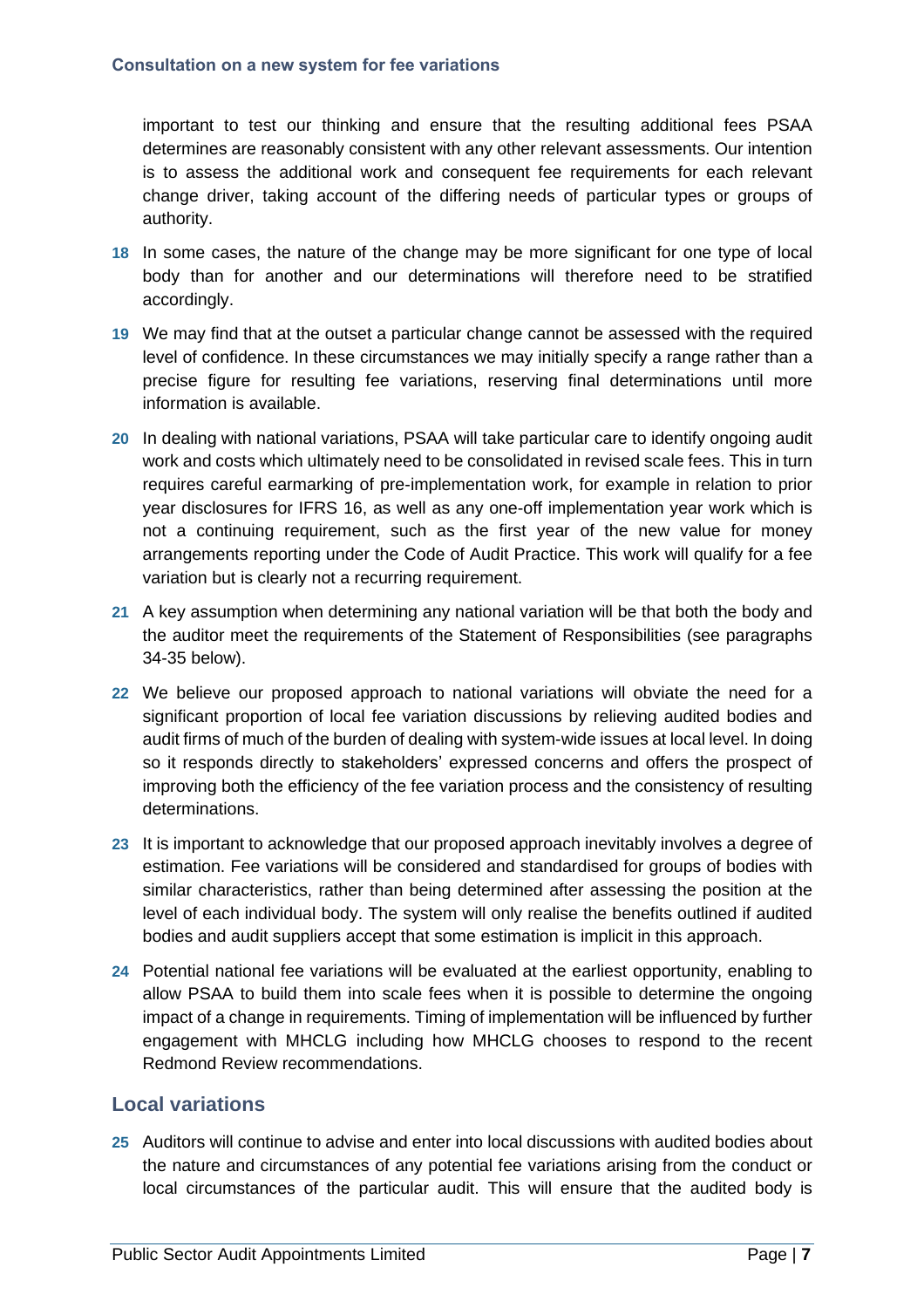informed about likely variations of this type and has an opportunity to seek any further information or explanations from the auditor. Local variations may relate to specific challenges which have emerged during the audit or they may relate to distinctive local developments such as a body implementing new financial systems.

**26** Local fee variation requests must be made to PSAA by the auditor using a standard process, which PSAA is updating following recent review. The process will identify oneoff and recurring implications so that each can be handled appropriately. The auditor should not invoice an audited body until PSAA has authorised it so to do. Further information on the fee variations process is available from the PSAA website.

#### **Fee variations for ongoing requirements**

- **27** As we have outlined, fee variations which are of a recurring nature, whether national or local, should be consolidated into scale fees at the earliest opportunity. Unfortunately, however, current regulations inhibit seamless early consolidation. This is best explained by way of an illustration. A variation relating to 2020/21 may be determined in say, September 2021, and be identified as recurring. By that stage the 2021/22 year has clearly started, and current regulations prohibit alteration of a scale fee after the start of the financial year. The variation will therefore have to be repeated in respect of 2021/22 and the earliest opportunity for consolidation will be 2022/23. PSAA is currently in discussions with MHCLG concerning the possibility of amendments to the regulations to enable earlier updating of scale fees.
- **28** In the meantime, we are currently finalising a detailed review of fee variations approved for 2018/19 to identify those which relate to ongoing audit requirements. Our next main fee consultation will propose the consolidation of these variations into 2021/22 scale fees.

## **Fee variation rates**

- **29** The fee rates applicable specifically to fee variations are set by PSAA in the form of a rate card which prescribes hourly rates for different types of audit staff, for example partners, managers, and other staff. The rates represent an important part of the mechanism for determining both national and local variations. The rate card has been subject to successive fee reductions in recent years, linked to changes in scale fees. Over the same period, rates for audit work in other sectors have risen. This is an increasing concern to audit suppliers given the higher volumes of variations as a result of increased audit work now required.
- **30** The Redmond report has recently documented significant challenges in local government auditing, acknowledging that the market is fragile and lacks resilience and highlighting issues in relation to the adequacy and sustainability of audit fees. Against this backcloth we are proposing to increase the relevant hourly rates for fee variations by 25%. The resulting new rates, set out in the table below, continue to be keenly competitive compared to those payable in other sectors. Going forward we plan to review the rate card annually alongside scale fees.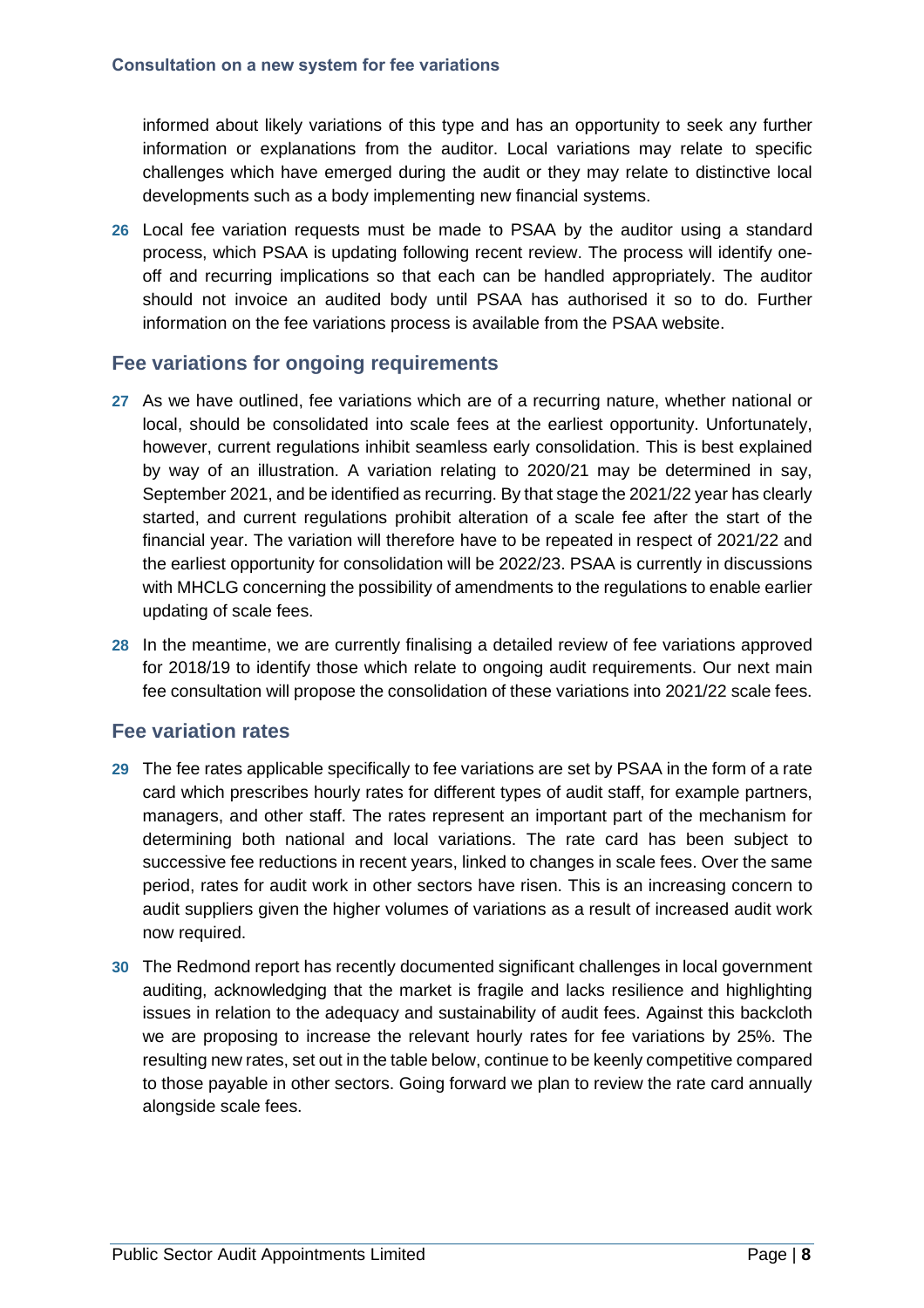| <b>Description</b>             | <b>Hourly rates</b>                |                          |                                 |                        |  |
|--------------------------------|------------------------------------|--------------------------|---------------------------------|------------------------|--|
|                                | <b>Partner/</b><br><b>Director</b> | <b>Senior</b><br>Mgr/Mgr | <b>Senior</b><br><b>Auditor</b> | Other.<br><b>staff</b> |  |
| <b>PSAA</b> current rates      | £132                               | £73                      | £47                             | £36                    |  |
| Proposed rates from<br>2020/21 | £165                               | £91                      | £59                             | £45                    |  |

#### **Fee variation rates**

- **31** The cost to local bodies of the rate card increase will vary depending on the scale of any fee variations arising. By way of illustration, if a body experiences fee variations equivalent to say 10% of its scale fee calculated using current rates, the overall cost of its audit will rise by approximately 2.5% as a result of the rate card change.
- **32** We recognise that local bodies are managing hugely challenging budgets and that any increase of this type will be unwelcome. However, in the context of the need to maintain a sustainable audit market going forward, we believe this is an important and necessary step to take.
- **33** In determining fee variations PSAA will continue to challenge the auditor's request for the variation in a variety of ways including:
	- reviewing the justification and supporting documentation;
	- considering the complexity and size of the variation including the time inputs of staff;
	- comparing with similar variations for other bodies;
	- confirming that the work is consistent with the auditor's responsibilities and PSAA's other records;
	- confirming that the authority has agreed the fee variation (and if it has not, consulting with the body to understand concerns); and
	- ensuring that the auditor has reported the variation to the relevant body in the required manner.

## **Statement of responsibilities**

- **34** The statement of [responsibilities](https://www.psaa.co.uk/managing-audit-quality/statement-of-responsibilities-of-auditors-and-audited-bodies/) of auditors and audited bodies sets out the expectations on which scale fees are based. The statement effectively represents the terms of engagement between appointed auditors and audited bodies and summarises their respective responsibilities. Scale fees are based on the expectation that audited bodies can provide the auditor with complete and materially accurate financial statements and supporting working papers within agreed timeframes. Where an authority is unable to fulfil these requirements, local fee variations may be required.
- **35** The same expectations will apply to the expected work covered by national fee variations. If an audited body does not meet its responsibilities, creating a need for further additional audit work, an additional local fee variation could also apply.
- **36** The statement of responsibilities also applies to auditors. Additional audit costs that arise due to auditors not meeting the expectations are ineligible for a fee variation.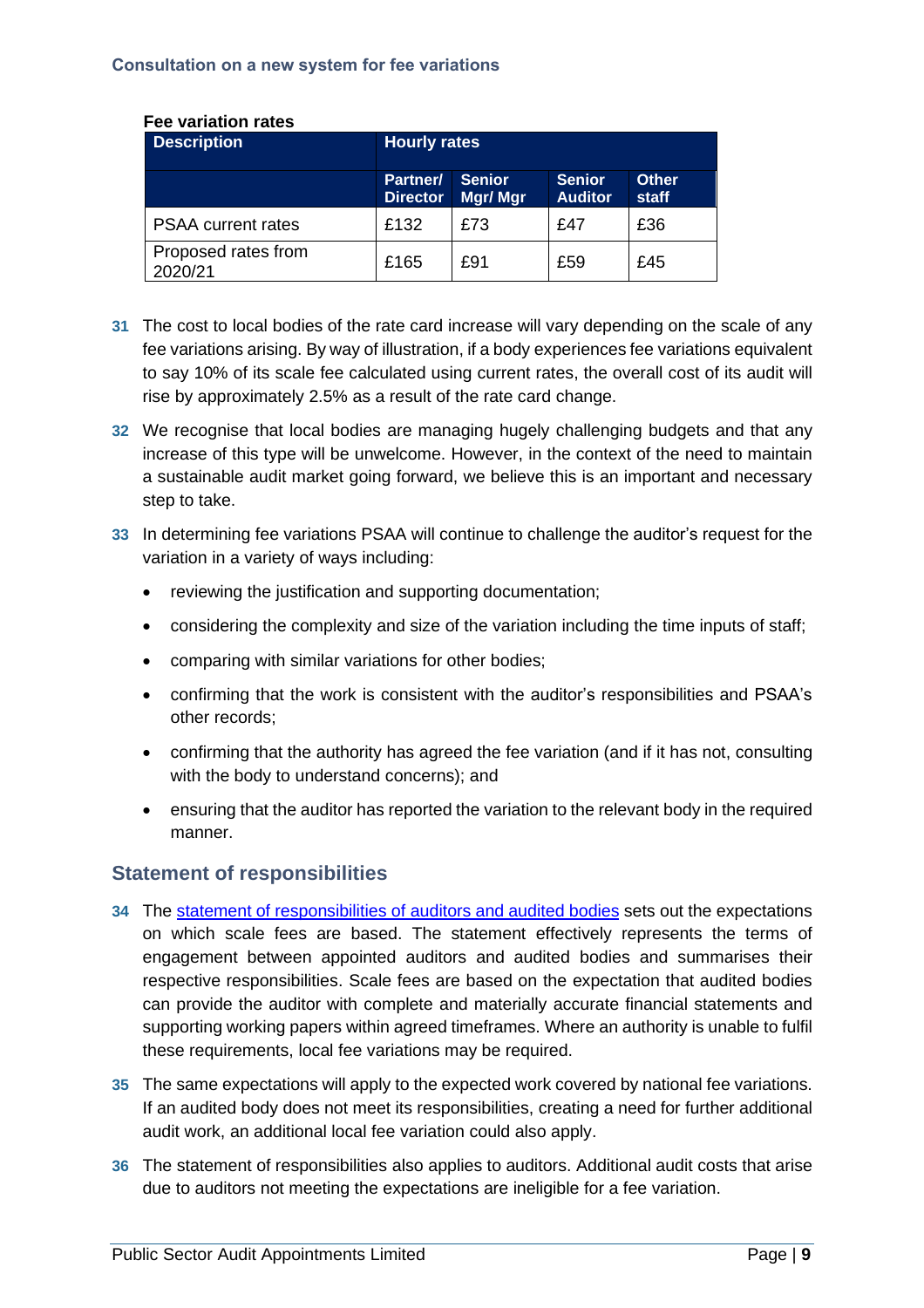## **Next steps**

We welcome comments from audited bodies and stakeholders on the proposals outlined in this document. The closing date for comments is **Tuesday 1 December 2020.** Consultation feedback should be made using the survey at:

#### <https://www.surveymonkey.co.uk/r/MGZPNBJ>

- **37** Please send any questions on this consultation to: [workandfeesconsultation@psaa.co.uk.](mailto:workandfeesconsultation@psaa.co.uk)
- **38** We will take account of the feedback to this consultation in setting out its fee scale proposals for 2021/22 early in 2021.
- **39** If you have complaints about the way this consultation has been conducted, these should be sent by email to [generalenquiries@psaa.co.uk.](mailto:generalenquiries@psaa.co.uk)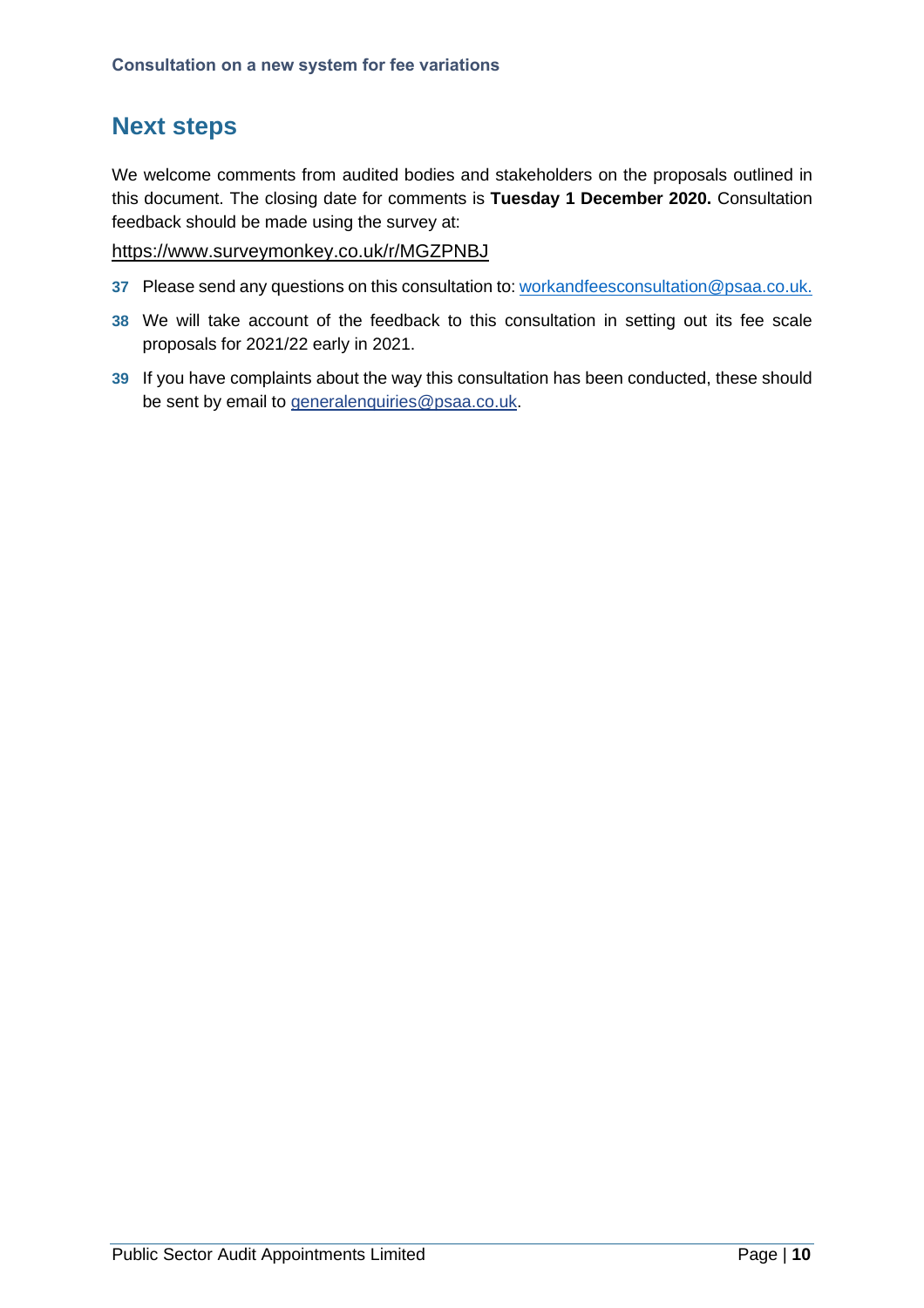#### **Appendix B - Consultation response questions**

1. Do you agree that fee variation arrangements should be changed to improve the efficiency of the process and to help manage the pressures on senior finance staff and auditors?

Yes. The proposal within the consultation would appear to improve the efficiency of the process.

2. Do you agree that a system based on two distinct categories - national variations and local variations - would be a logical approach?

Yes. This approach seems logical, for the reasons detailed in our response to questions 3 and 4.

3. Do you agree that PSAA should lead on national variations, carrying out research to enable it to assess appropriate additional fees for groups of bodies with similar characteristics, with appropriate consultation?

Yes. Where variations are as a result of changes to codes, standards and regulations that affect all or most audited bodies, these should be led nationally by PSAA, in consultation with affected bodies.

Where issues are affecting all bodies in a similar manner, then it should be the case that all fees should be adjusted in similar proportions. However, preliminary research undertaken within the fire and rescue sector indicates that this is not currently the case. Based on responses from 21 of the 29 standalone services surveyed, the average proposed increases in fees for the four different audit firms appointed are 0%, 17%, 21% and 126%. Clearly this is not optimal and appears to be a failing in the current arrangements.

If PSAA were to lead on national variations it should eliminate variations between the additional fees proposed by different audit firms.

4. Do you agree that local discussions between the auditor and the audited body should continue to be a requirement in relation to additional audit work arising from factors which are specific to a particular audited body?

Yes. Where additional fees are required as a result of issues particular to a specific body, these should be the subject of local discussions. If for example, the issue is the quality of working papers, the responsible officer within the service should have the opportunity to discuss this first with the audit firm. In this example, it also seems equitable that services producing poor quality working papers should have to bear the additional cost of this local issue.

5. Do you agree that the fee rates applicable to fee variations should be increased in recognition of the importance of maintaining a sustainable local audit market?